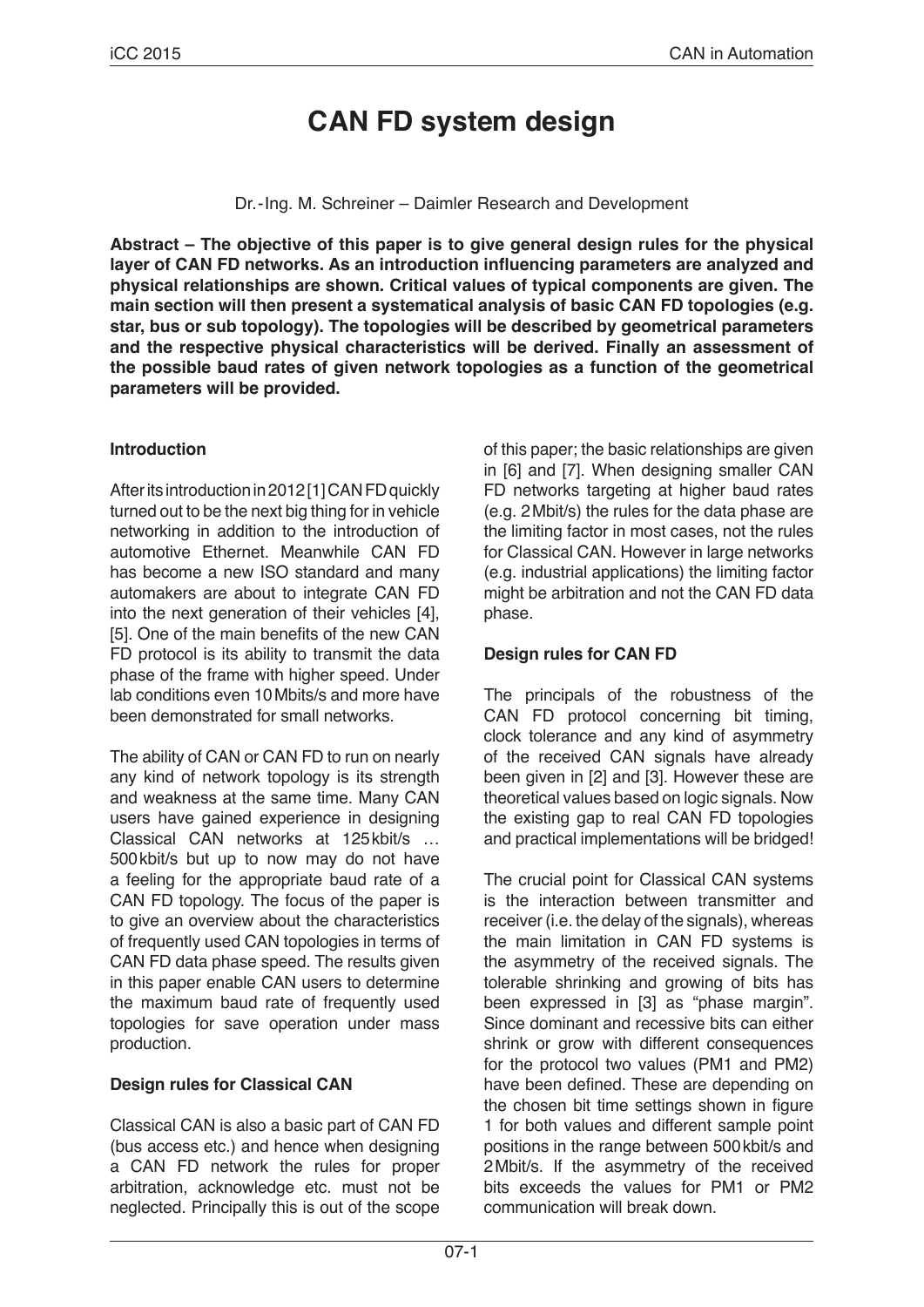

*Figure 1: Phase margins for CAN FD*

The phase margin in a real CAN system is the maximum allowable asymmetry before communication breaks down. To be sure that a CAN FD system will work properly under any circumstance all parts in a system that contribute to bit asymmetry have to be known including tolerances and varying operation conditions (e.g. temperature and aging). All these parts together must never exceed the phase margin. This is illustrated in figure 2.



*Figure 2: Distribution of phase margins*

The allowed range of deviation from the nominal bit time of a single bit are the blue parts in figure 2, the red shaded area are the limits given by PM1 and PM2.

The first part which is inherent in any CAN or CAN FD system is the characteristics of the transceiver chips. Each transceiver has a typical delay and a typical asymmetry. Since transceiver timing characteristics spread depending on batch, temperature and aging it is recom-mended to use the limiting values defined in DIS/ISO 11898-2:2015. A transceiver compliant to the ISO should not be worse. This part is marked light blue in figure 2.

The second part accounts for all other kind of asymmetries that are part of the physical layer not including the transceiver and the topology itself. It is subdivided into many smaller parts and it depends on the specific use case of the CAN FD system what to include and what values to take into consideration. In the following major values for typical automotive applications are given:

*Time interval error (TIE):* the clock of CAN FD controllers is usually derived from PLL circuits included in the  $\mu$ C. Any PLL is affected by phase noise causing a jitter between consecutive bits. This short term jitter is equivalent to bit asymmetry and it adds up to the overall asymmetry by a factor of four because a CAN bit is defined by two slopes at the transmitter side which have to be sampled at the receiver side (i.e. worst case: the first slope is delayed by transmitter and sampler at the receiver and vice versa for the second slope). Typical values are 5ns ... 20ns. Please note that the TIE is not equivalent to the static oscillator deviation which is already included in the calculation in [3] and which is mainly defined by the crystal being used.

*EMI jitter:* If a CAN or CAN FD system is exposed to EM radiation or fast common mode transients on the bus lines the RX signals provided by the receivers will be affected by jitter. Again this jitter will be seen by a controller as asymmetry of the received signal. It is difficult to define a distinct value for this, but EMI measurements have shown, that 50ns is a reasonable value to account for this. However depending on the deployment of the system this might be less or even more.

*Logic asymmetry:* the signals exchanged between the state machine in the CAN FD controller and the transceiver (RX, TX) are also affected by asymmetry resulting from the input/output switching pads of the silicon chips and the PCB capacitance. The typical value for this is 10ns for the transmitting and receiving node.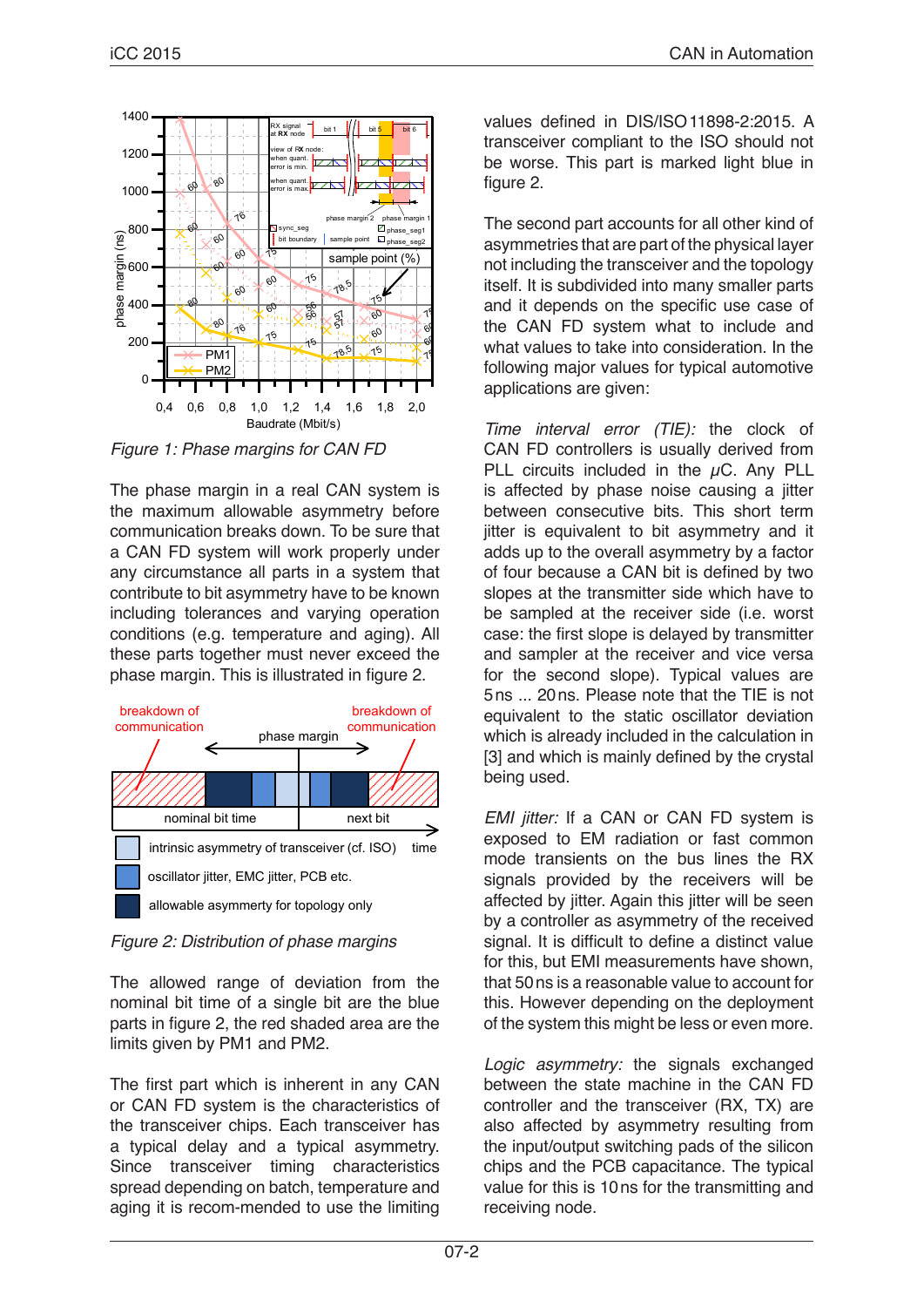Finally the third part which is illustrated dark blue in figure 2 is the asymmetry caused by the topology, not including the transceivers. The assessment of this part will be treated in detail in the following chapters. Eventually it is recommended to account for future extensions of a network which means not to go directly to the limits of the phase margin when defining a new CAN FD system.

### **Assessment of CAN FD topologies**

In order to estimate the asymmetry of a specific topology it is necessary to measure all communication relationships between all nodes included. This means to measure n² signals if n is the number of nodes in the network. Since any CAN transmitter is simultaneously a receiver of his own signal, the so called "loop back" signals have to be considered as well. It is recommended to use varying test patterns in the message to find the worst case bit combination. In the end there will be one communication relationship with the highest asymmetry defining the worst case of the specific topology. This value has to be used for the calculation given above.

The principle of the measurement approach that has been used for all topology measurements is shown in figure 3. Basically the approach can be applied to simulation technology as well as to measurement technology. In total approximately 750 different topology variations have been tested physically and analyzed automatically by software. In the end one point in the graphs of the next chapters represents the worst case asymmetry of an entire topology, i.e. one graph shows a set of characteristic curves consisting of many different topologies. The basic conditions of all measurements were: test message 2Mbit/s, transceiver NXPTJA1043T, room temperature, supply voltage  $5V±5%$ , choke  $51\,\mu$ H bifilar, cable: FLRY 2x0,35mm² (PVC standard CAN cable).

The assessment of the topologies is divided into four parts:

- Assessment based on the RX signal. split assessment of loop-back signal and signals from all other nodes.
- Assessment based on the bus signal at the respective node based at 500mV  $(D\rightarrow R)$  and 900 mV (R $\rightarrow$ D) threshold, split assessment of loop-back signal and signals from all other nodes. In the following this will be referred to as "virtual RX signal".

An example for this is shown in figure 4 where the asymmetry of the received signal (blue lines) is determined twice, based on the RX signal (upper graph) and on the differential bus signal (lower graph).



*Figure 3: measurement approach for systematic topology assessment*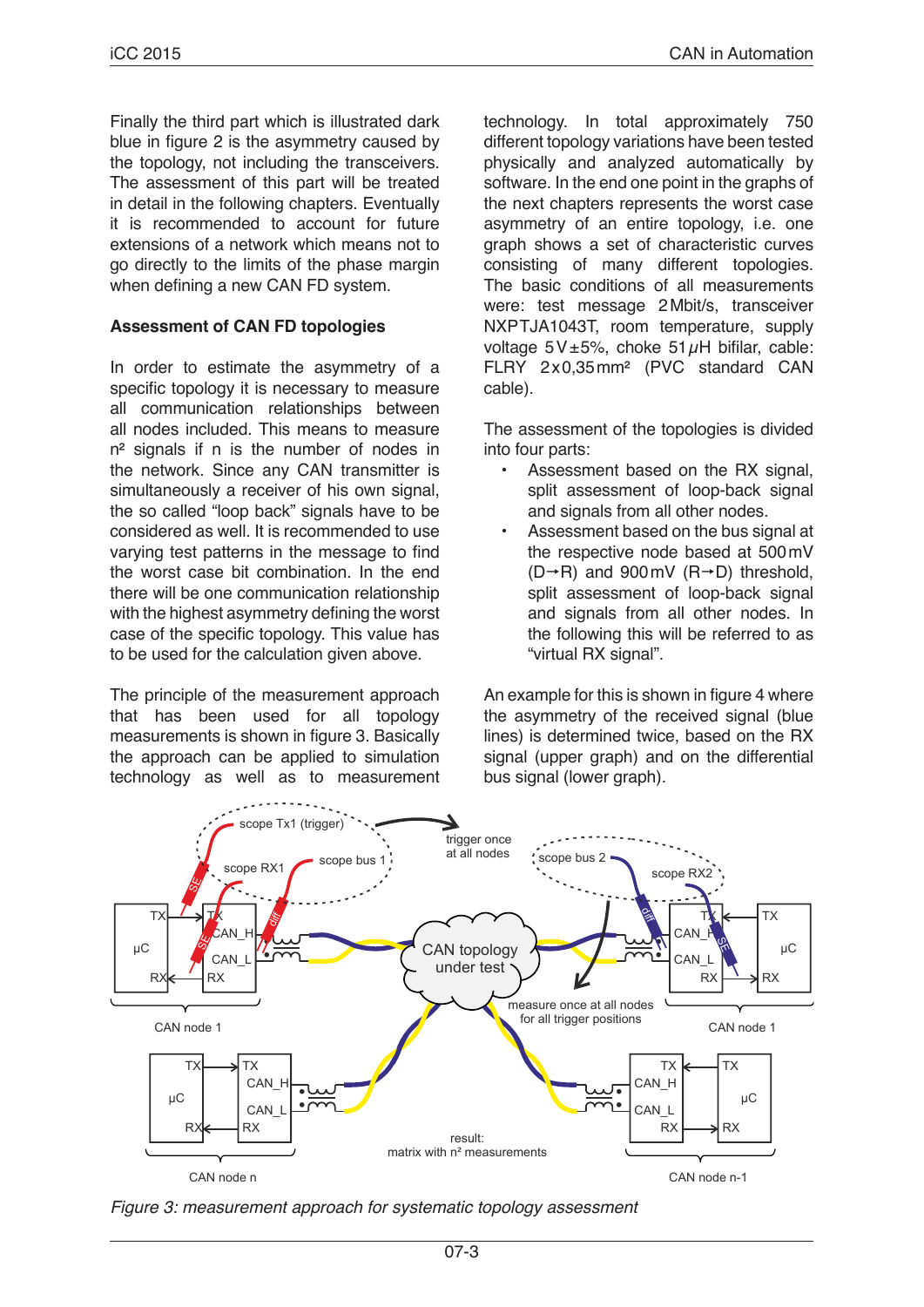The magenta circles depict the switching points of the virtual RX signal. This dual assessment is necessary since good transceivers are filtering out ringing on the bus fairly good with their hysteresis behavior. In many situations an improve-ment of the asymmetry on the RX pin can be observed paradoxically with increasing ringing to some extent. This can be deceiving for two reasons: Firstly the filtering of the ringing by the transceiver's hysteresis shows a distinct fall of the cliff behavior resulting in a jumping up asymmetry when reaching the limits of the hysteresis filtering. Secondly the filtering behavior is not specified in the DIS/ISO 11898-2:2015 which means that two unequal CAN transceiver implemen-tations might behave differently while receiving CAN signals affected by ringing. Thus an assessment of a CAN topology should be based primarily on the bus signals and additionally on the RX signal delivered by a common CAN transceiver in order to guarantee stable and reproducible results. Finally it is up to the system designer to decide whether to trust in the RX signal or to consider the virtual RX signal based on thresholds of the differential bus signal. Finally it could be distinguished between asymmetry af-fecting PM1 and PM2 when evaluating the results.

If one of both dominates the appropriate setting of the sampling points could achieve an optimization of the system's reserves. However in this paper only the worst case is given not distinguishing between PM1 and PM2 in order not to dissipate one's energies in details, otherwise the number of graphs would have to be doubled.

It has to be pointed out, that the given topology measurements include the intrinsic asymmetry of an NXPTJA1043 transceiver at room temperature (approx. 20°C). If the worst case defined by the ISO shall be taken into account (which is recommended to consider temperature and aging effects), then the transceivers' typical values given in the datasheet by NXP have to be subtracted from the measured asymmetry values in a first step and in a second step the worst case asymmetry values given in the DIS/ISO11898-2:2015 have to be added.

As a first approximation this represents the worst case asymmetry that could be expected from a topology. Please note that cables might change their parameters over temperature which would not be included in this approximation.



Figure 4: Definition of asymmetry based on real RX signal and "virtual" RX signal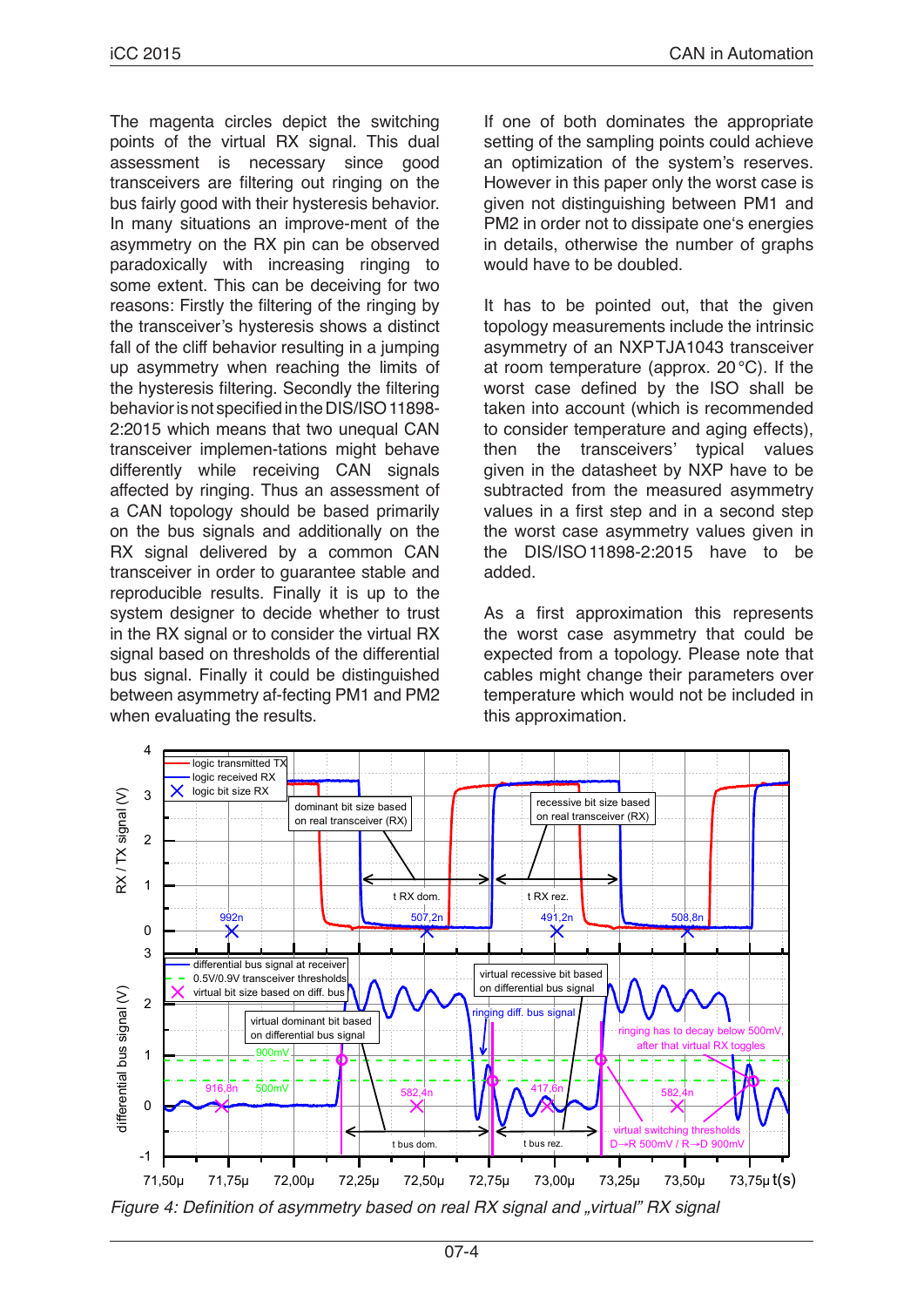#### **Point to point topology**

This is the simplest topology in which two variations are possible: 1st terminated on both ends or 2nd terminated at one end.

Termination at one end is sometimes beneficial from a user point of view but not from a signal integrity point of view, as can be seen from the graphs in fig. 5. The measurement stops at approx. 30m because the communication broke down at this length at 2Mbit/s. Especially the loop back signal (i.e. the signal that is received by a transmitting node itself) is affected by strong ringing and therefore shows jumping up asymmetry with increasing line length.

If the point to point topology is terminated at both sides the asymmetry of the loop back signal remains on a low level basically determined by the intrinsic asymmetry of the transceiver. The received signal at the other node shows increasing asymmetry<br>with increasing line length mainly with increasing line length mainly coming from the dispersion of the transmission line smoothing the slopes of the differential CAN signal. Anyhow long links are possible with a point to point topology. As standard PVC cable was used for this measurement the asymmetry could be improved a lot if a cable with lower dispersion would be used, e.g. FLR9Y (PP) or FLR2X (PE) instead of FLRY (PVC).

The assessment based on the RX and the virtual RX signals (i.e. the differential bus signal) are pretty similar in this case. As can be seen equally terminated point to point links are benchmark with regard to bit asymmetry.



*Figure 5: Asymmetry of point to point link*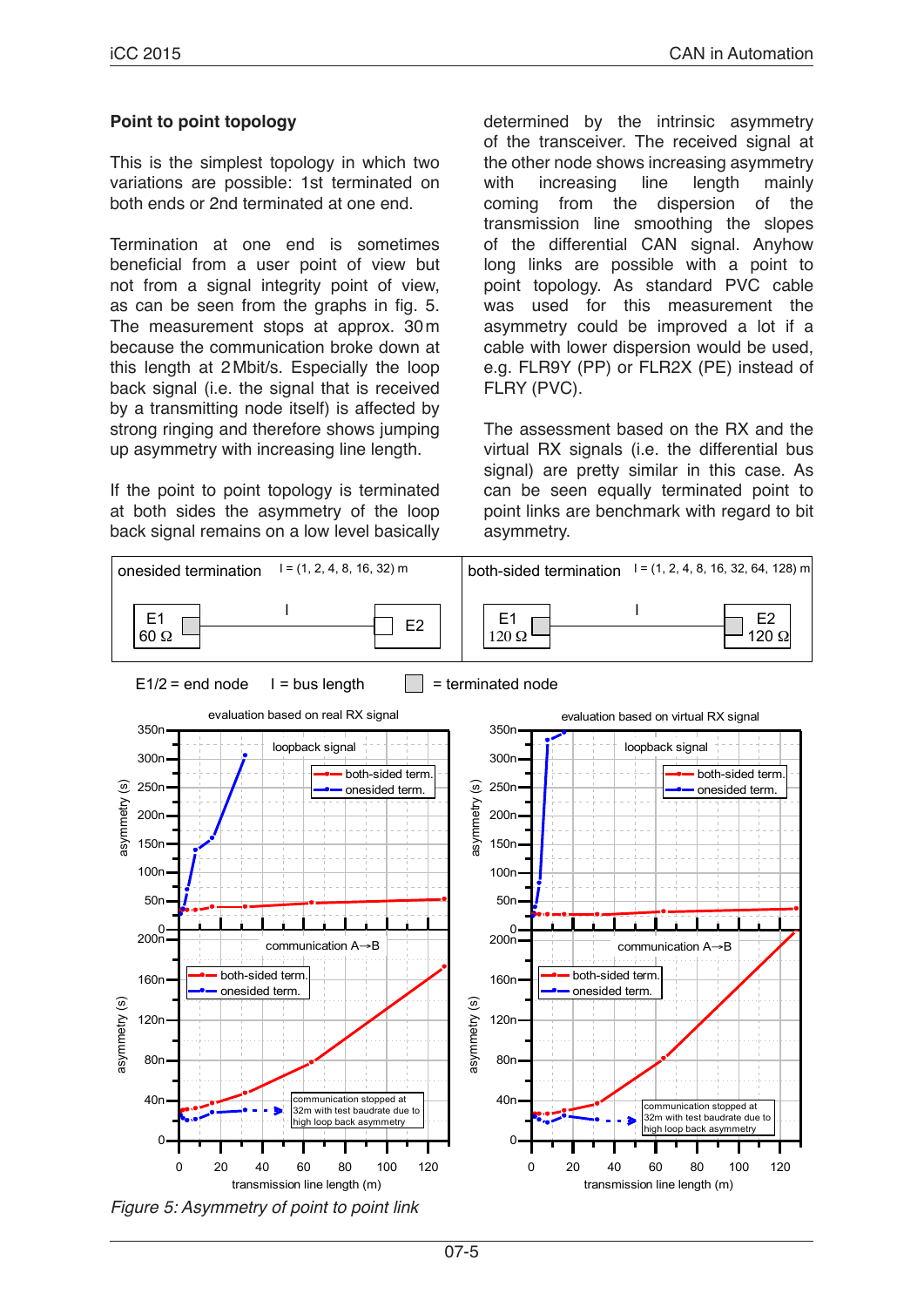#### **Line topology**

The ideal line topology is frequently used in FlexRay systems. Basically it is a point to point link that is expanded with in-between notes strictly avoiding stubs. This means that all nodes that are looped into the bus lines need 4 pins instead of 2. This is also the reason why this topology is quite unpopular. This topology has the advantage that it reduces reflections to a minimum. Sometimes this is also referred to as "daisy

chain topology" whereas this term is not appropriate in this context.

This topology has been investigated in different configurations: 1<sup>st</sup> equally spaced nodes, 2nd clustering of nodes at one end, 3rd clustering of nodes in the middle, 4th having multiple clusters and 5th random line distribution. In principle all five configurations show similar behavior for which reason only graphs for  $1<sup>st</sup>$  and  $2<sup>nd</sup>$  configuration are given.



 $T = mid node$  la/lb = line segment length  $\Box$  = terminated  $E = end node$ 



*Figure 6: Asymmetry of line topology with equally spaced nodes*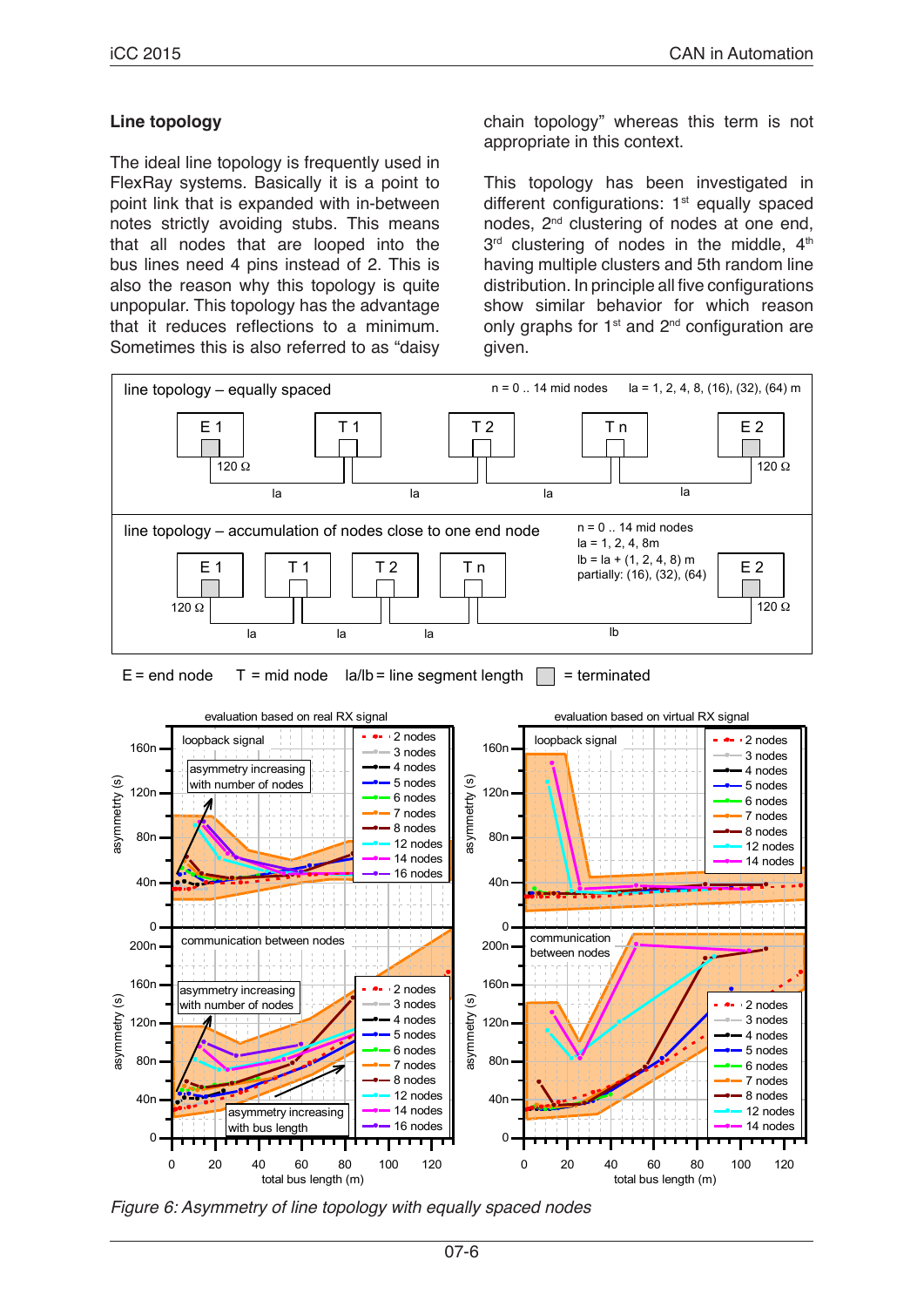If the communication is evaluated based on the RX signal (fig. 6 on the left) it can be seen, that especially the loop back signal shows increasing asymmetry with increasing number of nodes at smaller transmission line lengths. This is due to fast ringing that occurs at the loop back signal of the in-between nodes and it becomes less if the bus line gets longer. The asymmetry of signals received from other nodes shows a similar behavior but at longer transmission line lengths the asymmetry rises continuously which is due to dispersion of the used transmission line. Again this effect could be improved if e.g. FLR9Y (PP) or FLR2X (PE) would be used instead of FLRY (PVC).

It can be observed, that all asymmetry values in figure 6 and following are all in a certain range. This is visualized by the colored area around the curves. All variations that have been tested lie within this area. It is very likely that variations of the topology that do not exceed the range of the tested variables (e.g. number of nodes, maximum line lengths) also lie within these areas, however this has not been tested. The colored areas should not be interpreted as strict boundary values; they should give an overview and orientation to CAN FD system designers.

If the evaluation is based on the virtual RX signal quite a similar behavior can be observed, however the spread is larger.

If nodes are clustered at one end of the bus having a distant end termination node the behavior is again very similar (fig. 7). The distance of the nodes within the cluster have nearly no influence on the asymmetry, though with rising distance of the end node the overall bus length grows which goes along with dispersion effects of the transmission line and increasing asymmetry.

In comparison to the topologies presented in the following chapters the line topology shows very little asymmetry. If it is built up in an appropriate manner strictly avoiding stubs and looping through the CAN signal through ECUs by means of 4 pins it has asymmetry values on the level of a point to point communication link. For CAN FD systems targeting at high communication speed in the data phase this kind of topology is the most suitable.



*Figure 7: Asymmetry of line topology with clustered nodes*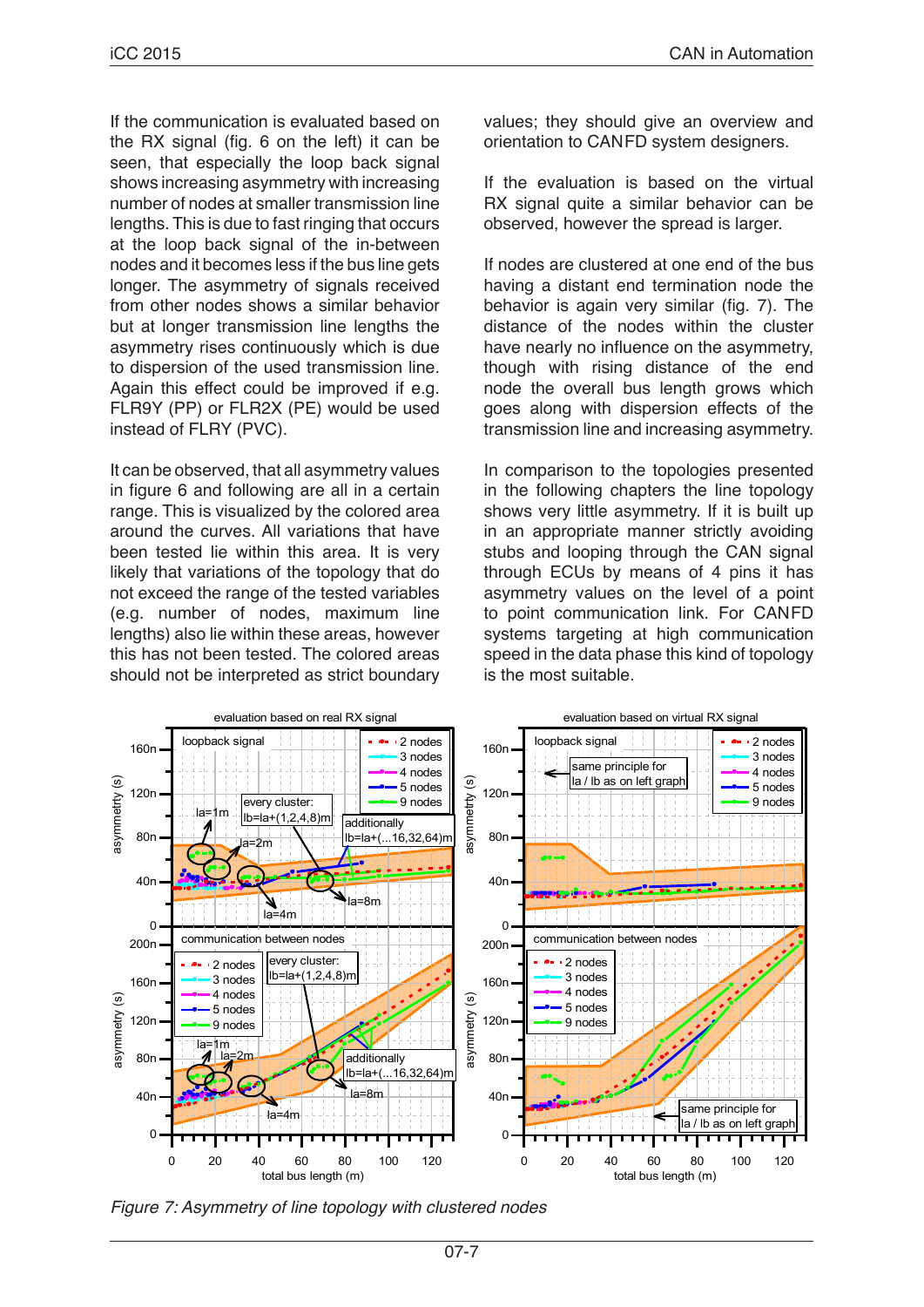### **Bus topology with stubs**

This may be the most popular and most frequently used CAN topology. The big question is how long the stubs can be since they are a source of reflections. The stub topology was investigated with 1<sup>st</sup> stubs of equal length and equally spaced, 2<sup>nd</sup> same as 1st configuration but one of the stubs was offset and 3<sup>rd</sup> configuration were randomly distributed stubs of varying length. The last one is not included in the paper because the results were comparable to the first two configurations.



*Figure 8: Asymmetry of bus topology with stubs of equal length, equally spaced*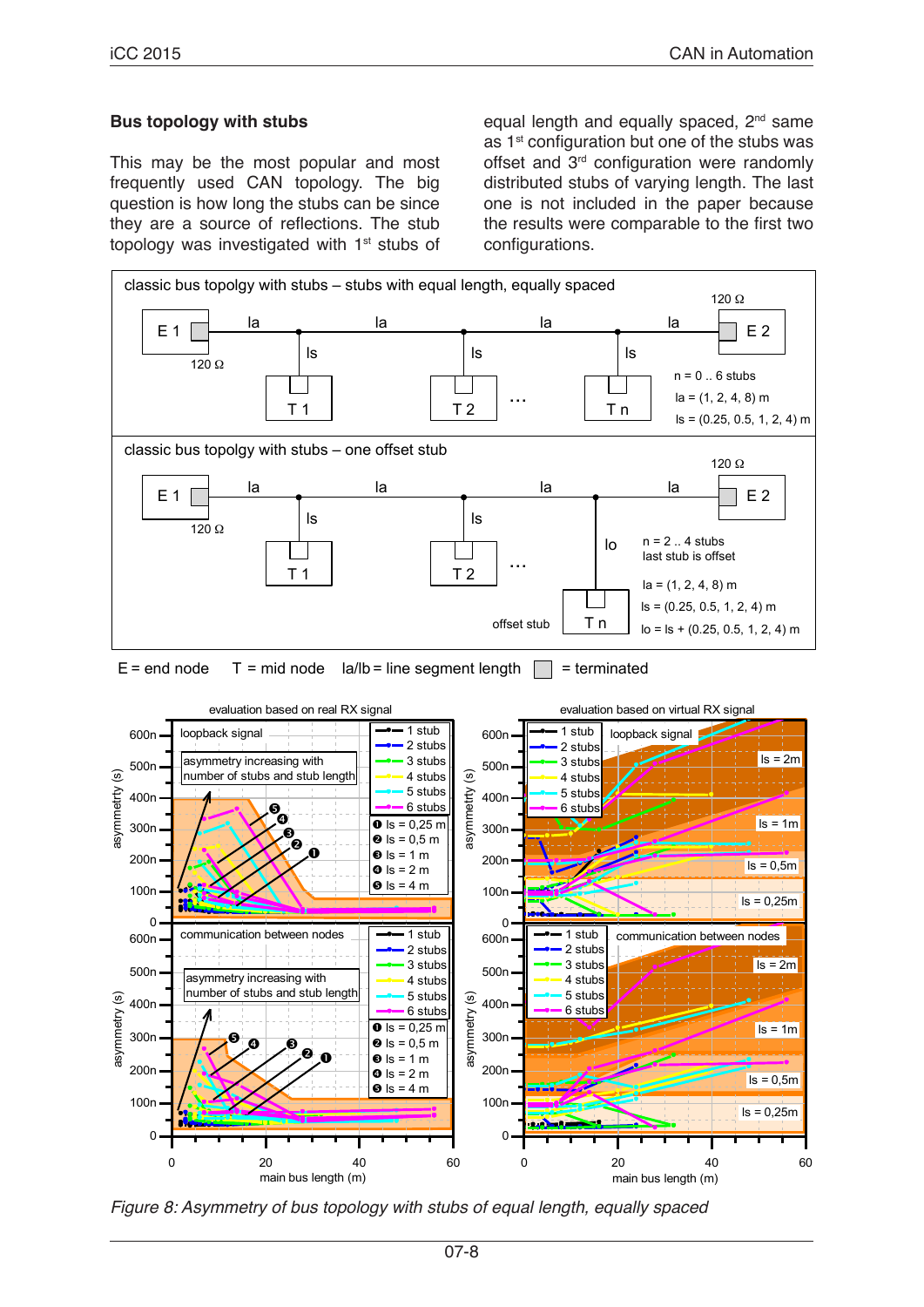If the results are assessed based on the RX signal (fig.8 left) a pattern comparable to the line topology can be observed: an increasing asymmetry with an increasing number of nodes at smaller bus lengths. For larger bus lengths (in this case the total bus length was limited to a little less than 60m) the observed asymmetry seems to be surprisingly low, even if the stubs become quite long (e.g. 4m).

However if the assessment is based on the virtual RX signal (i.e. a bad receiver is assumed) completely contradictory properties of the topology regarding asymmetry can be seen (fig. 8 right). Especially with increasing stub length the asymmetry bounces up for both, loop back signal and communication between nodes. The dependency on the stub length is visualized in figure 8 right side by different shadings of the colored area.

An analysis of the differential bus signals shows that the stubs cause reflections that affect loop back signals as well as communication signals between nodes. The ringing frequency is dependent on the sub length and drops slower under the receiver threshold with increasing stub length. This kind of topology is a good example for the capability of modern CAN transceivers to filter out ringing. However a system designer can only rely on that if the limits of the transceivers' filtering capa-bilities are well known. If this is not the case it is rather recommended to consider the virtual RX signal instead of the RX signal for system design.

Finally figure 9 shows the results if only one stub is lengthened and the other stubs maintain a stub length of 1m. The total asymmetry is less in this case however the principle relationships stay the same. More tests with randomly varying stub lengths and distance between the stubs also show similar behavior. A particularly bad situation has been found when multiple stubs are connected to the bus line at the same position.

Classic bus with stubs topologies are popular among many CAN system designers, however the given results show that this is not the optimum topology for CAN FD systems targeting at high communication speeds. If it should be used anyway for CAN FD keep the stubs as short as possible.



*Figure 9: Asymmetry of bus topology with 1m stubs and one offset stub*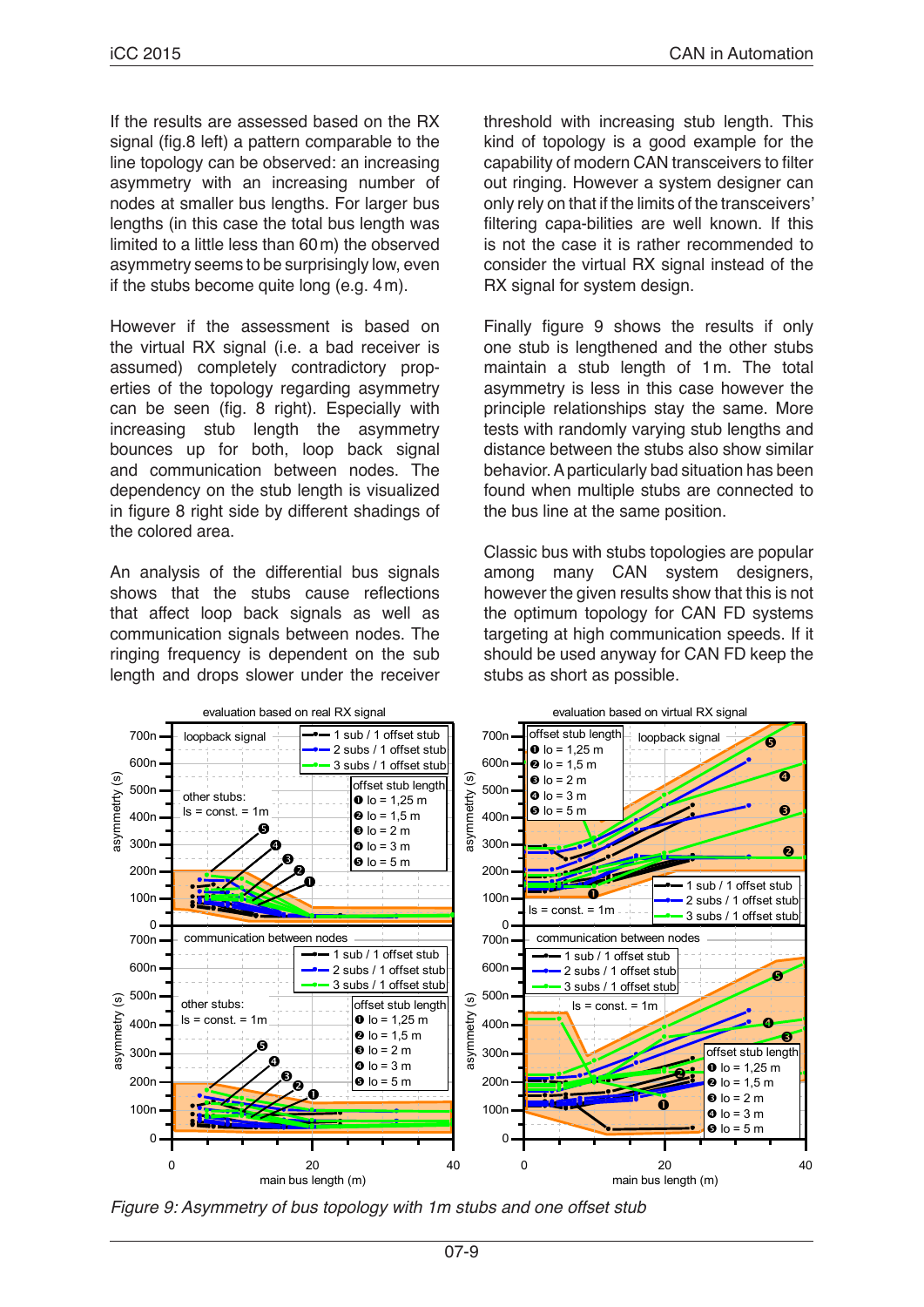#### **Star topology with ferrites**

The star topology used to be patented by Daimler-Benz in the 1990s (DE4235616) and thus it is mainly deployed in Daimler trucks, busses and passenger cars. The physical principle is shown in figure 10.



*Figure 10: star topology principle*

The main advantage of this configuration is that CAN nodes can be added or removed to a topology in a simple manner not disturbing the principal structure of the network. Since the patent is expired by now some other car makers use this kind of topology as well. The key point of this topology is the usage of ferrites deployed in the star center. Star topologies not using ferrites in the star center are only suitable for very low baud rates and thus they are not considered in this paper.

Different configurations of this topology have been tested. In the 1<sup>st</sup> configuration all branches of the star are varied with equal length, 2nd half of the branches are extended in length and  $3<sup>rd</sup>$  branches with equal length and one offset branch with extended length were tested. Since the last one shows similar results compared to the  $2<sup>nd</sup>$  one, these graphs will be omitted.

First the assessment based on the RX signal is regarded. In figure 12 left the loop back asymmetry seems to be fairly low whereas the communication between nodes is affected by considerable asymmetry, which is rising with branch length and with the number of branches. Obviously the worst case is a large number of branches and longer branch lengths, however with few branches and moderate branch length low asymmetries still can be achieved. A similar result can be seen in figure 13 where short and long branches are combined. Please note that the maximum branch lengths in this case are longer than those in figure 12 which explains the overall higher asymmetry. A star topology will always be affected by reflections as well as stub topologies. That becomes evident when looking at the virtual RX signal that accounts for ringing on the bus. Especially for a higher number of nodes the asymmetry bounces up even at moderate branch lengths. In figure 12 many data points are missing for this case because an asymmetry value could not be defined anymore since the ringing persists for the whole bit time of the baud rate that was used for the measurements (2Mbit/s). Again this is a good example for the capability of modern transceivers to filter out ringing.



Figure 11: Star topology tested configurations